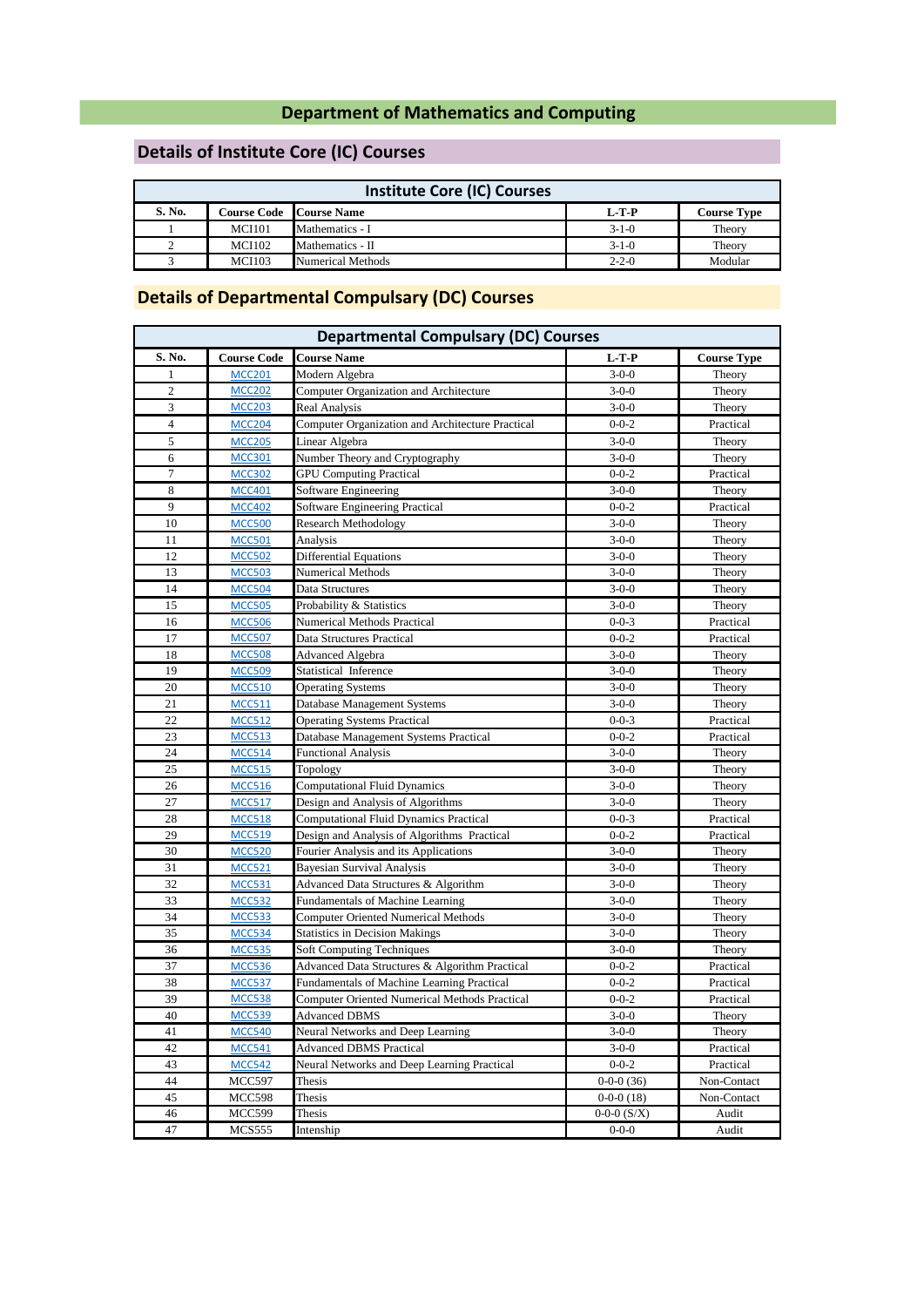# **Details of Engineering Science Option (ESO) Courses**

| <b>Engineering Science Option (ESO) Courses</b> |                    |                            |         |                    |
|-------------------------------------------------|--------------------|----------------------------|---------|--------------------|
| S. No.                                          | <b>Course Code</b> | <b>Course Name</b>         | L-T-P   | <b>Course Type</b> |
|                                                 | <b>MCE301</b>      | <b>Operations Research</b> | $3-0-0$ | Theory             |
|                                                 | <b>MCC505</b>      | Probability & Statistics   | $3-0-0$ | Theory             |

# **Details of Departmental Elective (DE) Courses**

| <b>Departmental Elective (DE) Courses</b> |                    |                                                      |             |                    |
|-------------------------------------------|--------------------|------------------------------------------------------|-------------|--------------------|
| S. No.                                    | <b>Course Code</b> | <b>Course Name</b>                                   | $L-T-P$     | <b>Course Type</b> |
| 1                                         | <b>MCD501</b>      | <b>Classical Mechanics</b>                           | $3-0-0$     | Theory             |
| $\overline{2}$                            | <b>MCD502</b>      | Graph Theory                                         | $3-0-0$     | Theory             |
| 3                                         | <b>MCD503</b>      | <b>Integral Equations and Calculus of Variations</b> | $3 - 0 - 0$ | Theory             |
| $\overline{4}$                            | <b>MCD504</b>      | <b>Measure Theory</b>                                | $3-0-0$     | Theory             |
| 5                                         | <b>MCD505</b>      | <b>Basic Number Theory</b>                           | $3-0-0$     | Theory             |
| 6                                         | <b>MCD506</b>      | <b>Parallel Computing</b>                            | $3-0-0$     | Theory             |
| $\overline{7}$                            | <b>MCD507</b>      | Representation Theory of Finite Groups               | $3 - 0 - 0$ | Theory             |
| $\,$ 8 $\,$                               | <b>MCD508</b>      | Theory of Computation                                | $3-0-0$     | Theory             |
| 9                                         | <b>MCD509</b>      | Algebraic Coding Theory                              | $3-0-0$     | Theory             |
| 10                                        | <b>MCD510</b>      | Complex Analysis                                     | $3-0-0$     | Theory             |
| 11                                        | <b>MCD511</b>      | Mathematical Ecology                                 | $3-0-0$     | Theory             |
| 12                                        | <b>MCD512</b>      | Non-Linear Dynamics and Chaos                        | $3-0-0$     | Theory             |
| 13                                        | <b>MCD513</b>      | Methods of Applied Mathematics                       | $3-0-0$     | Theory             |
| 14                                        | <b>MCD514</b>      | <b>Sampling Theory</b>                               | $3-0-0$     | Theory             |
| 15                                        | <b>MCD516</b>      | <b>Industrial Statistics</b>                         | $3-0-0$     | Theory             |
| 16                                        | <b>MCD531</b>      | Cryptography                                         | $3-0-0$     | Theory             |
| 17                                        | <b>MCD532</b>      | Data Mining                                          | $3-0-0$     | Theory             |
| 18                                        | <b>MCD533</b>      | <b>Numerical Optimization</b>                        | $3-0-0$     | Theory             |
| 19                                        | <b>MCD534</b>      | <b>Sports Analytics</b>                              | $3-0-0$     | Theory             |
| 20                                        | <b>MCD535</b>      | <b>Bioinformatics</b>                                | $3-0-0$     | Theory             |
| 21                                        | <b>MCD536</b>      | <b>Advanced Algorithms for Graphs</b>                | $3-0-0$     | Theory             |
| 22                                        | <b>MCD537</b>      | Design of Experiments                                | $3-0-0$     | Theory             |
| 23                                        | <b>MCD538</b>      | Time Series Analysis                                 | $3-0-0$     | Theory             |
| 24                                        | <b>MCD539</b>      | Big data                                             | $3 - 0 - 0$ | Theory             |
| 25                                        | <b>MCD540</b>      | <b>Biostatistics</b>                                 | $3-0-0$     | Theory             |
| 26                                        | <b>MCD541</b>      | <b>GPU Computing</b>                                 | $3-0-0$     | Theory             |
| 27                                        | <b>MCD542</b>      | Video Analytics                                      | $3-0-0$     | Theory             |
| 28                                        | <b>MCD543</b>      | Missing Data Analysis in Survey Sampling             | $3-0-0$     | Theory             |
| 29                                        | <b>MCD544</b>      | <b>Software Testing</b>                              | $3-0-0$     | Theory             |
| 30                                        | <b>MCD551</b>      | <b>Advanced Analysis</b>                             | $3-0-0$     | Theory             |
| 31                                        | <b>MCD552</b>      | <b>Advanced Numerical Methods</b>                    | $3-0-0$     | Theory             |
| 32                                        | <b>MCD553</b>      | Modelling and Simulation                             | $3 - 0 - 0$ | Theory             |
| 33                                        | <b>MCD554</b>      | Advance Sampling Theory - I                          | $3-0-0$     | Theory             |
| 34                                        | <b>MCD555</b>      | Advance Sampling Theory - II                         | $3-0-0$     | Theory             |
| 35                                        | <b>MCD556</b>      | Algebraic Number Theory                              | $3-0-0$     | Theory             |
| 36                                        | <b>MCD557</b>      | Finite Field Theory                                  | $3 - 0 - 0$ | Theory             |
| 37                                        | <b>MCD558</b>      | Wavelets: Theory and Applications                    | $3-0-0$     | Theory             |
| 38                                        | <b>MCD559</b>      | Celestial Mechanics                                  | $3-0-0$     | Theory             |
| 39                                        | <b>MCD560</b>      | Orbital Mechanics                                    | $3-0-0$     | Theory             |
| 40                                        | <b>MCD561</b>      | Analytical Number Theory                             | $3-0-0$     | Theory             |
| 41                                        | <b>MCD562</b>      | Decision Theory                                      | $3-0-0$     | Theory             |
| 42                                        | <b>MCD563</b>      | <b>Finite Element Analysis</b>                       | $3-0-0$     | Theory             |
| 43                                        | <b>MCD564</b>      | Fuzzy Set Theory and its Applications                | $3-0-0$     | Theory             |
| 44                                        | <b>MCD565</b>      | Multigrid Methods                                    | $3-0-0$     | Theory             |
| 45                                        | <b>MCD566</b>      | Software Reliability                                 | $3-0-0$     | Theory             |
| 46                                        | <b>MCD567</b>      | Algorithmic Graph Theory                             | $3-0-0$     | Theory             |
| 47                                        | <b>MCD568</b>      | <b>Coding Theory</b>                                 | $3-0-0$     | Theory             |
| 48                                        | <b>MCD569</b>      | <b>Advance Optimization Techniques</b>               | $3-0-0$     | Theory             |
| 49                                        | <b>MCD570</b>      | Nonlinear Programming                                | $3-0-0$     | Theory             |
| 50                                        | <b>MCD571</b>      | Hydrodynamics & Application to Groundwater           | $3-0-0$     | Theory             |
| 51                                        | <b>MCD572</b>      | Dynamical Systems: Theory and Applications           | $3-0-0$     | Theory             |
| 52                                        | <b>MCD573</b>      | Mathematical Biology                                 | $3-0-0$     | Theory             |
| 53                                        | <b>MCD574</b>      | <b>Statistical Reliability Theory</b>                | $3-0-0$     | Theory             |